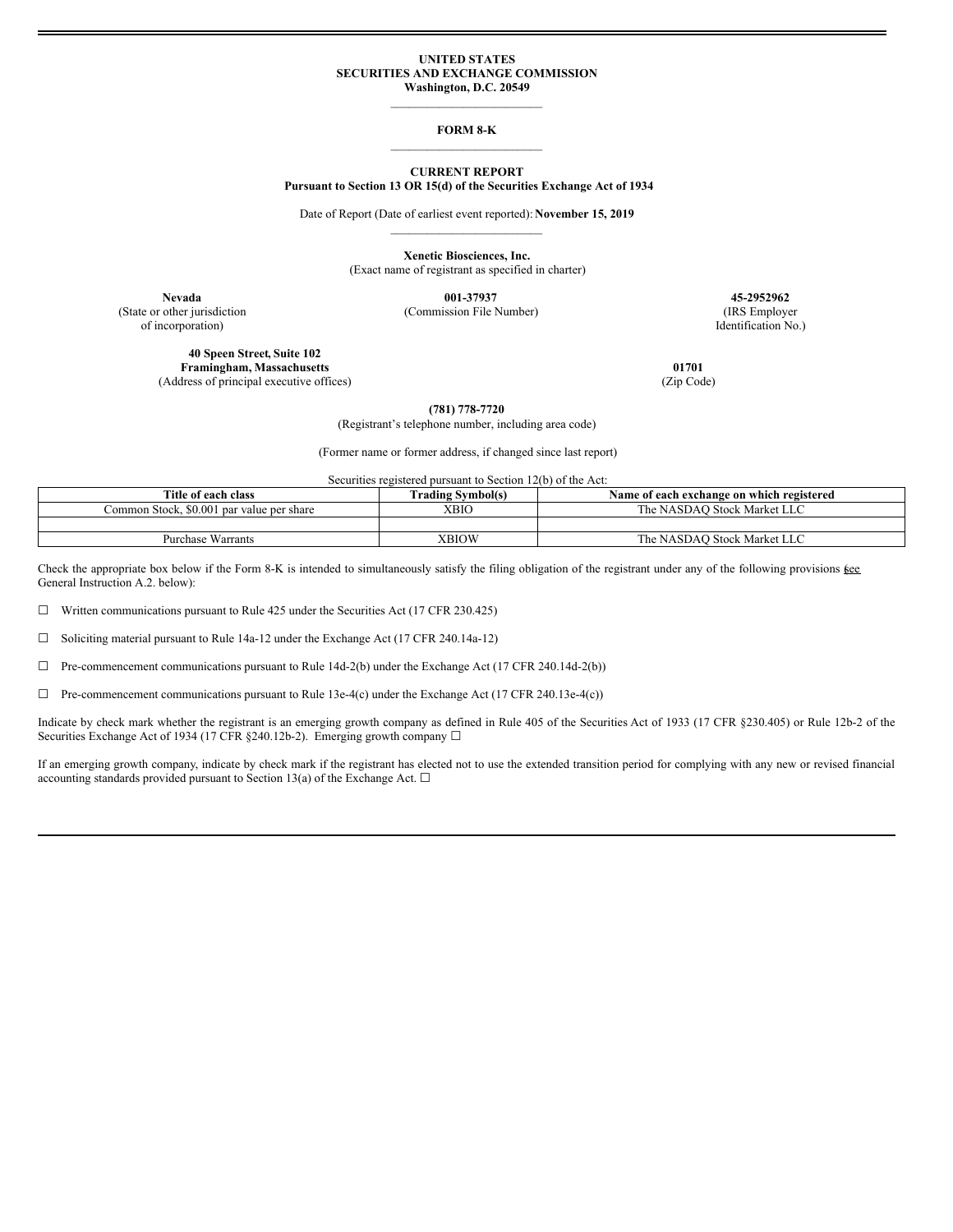#### **Item 2.02. Results of Operations and Financial Condition.**

On November 15, 2019, Xenetic Biosciences, Inc. (the "Company") issued a press release announcing results for the third quarter and nine months ended September 30, 2019 and providing a corporate update.

The full text of the press release issued in connection with the announcement is furnished as Exhibit 99.1 to this Current Report on Form 8-K and hereby incorporated in this Item 2.02 by reference. The information in this Item 2.02, including Exhibit 99.1 attached hereto, shall not be deemed "filed" for purposes of Section 18 of the Securities Exchange Act of 1934, as amended, nor shall it be deemed incorporated by reference in any filing under the Securities Act of 1933, as amended, except as shall be expressly set forth by specific reference in such filing.

### **FORWARD-LOOKING STATEMENTS**

This Form 8-K, including the press release, contains forward-looking statements for purposes of the safe harbor provisions of the Private Securities Litigation Reform Act of 1995. All statements contained in this Form 8-K, including the press release, other than statements of historical facts may constitute forward-looking statements within the meaning of the federal securities laws. These statements can be identified by words such as "expects," "plans," "projects," "will," "may," "anticipates," "believes," "should," "intends," "estimates," and other words of similar meaning. These forward-looking statements include, but are not limited to, statements regarding the acquisition and development of the CAR T technology. Any forward-looking statements contained herein are based on current expectations, and are subject to a number of risks and uncertainties. Many factors could cause our actual activities or results to differ materially from the activities and results anticipated in forward-looking statements. These risks and uncertainties include those described in the "Risk Factors" section of the Company's Annual Report on Form 10-K for the fiscal year ended December 31, 2018 and filed with the Securities and Exchange Commission (the "SEC") on March 29, 2019, as amended on April 30, 2019, and subsequent reports that the Company may file with the SEC. In addition, forward-looking statements may also be adversely affected by general market factors, competitive product development, product availability, federal and state regulations and legislation, the regulatory process for new product candidates and indications, manufacturing issues that may arise, patent positions and litigation, among other factors. The forward-looking statements contained in this Form 8-K, including the press release, speak only as of the date the statements were made, and the Company does not undertake any obligation to update forward-looking statements, except as required by law.

(d) Exhibits

#### **Exhibit No. Description**

| 99.1 | Press Release dated November 15, 2019 pertaining to the financial results of the Company for the third quarter and nine months ended September 30, 2019. |
|------|----------------------------------------------------------------------------------------------------------------------------------------------------------|
| 104  | Cover Page Interactive File (the cover page tags are embedded within the Inline XBRL document).                                                          |

#### 2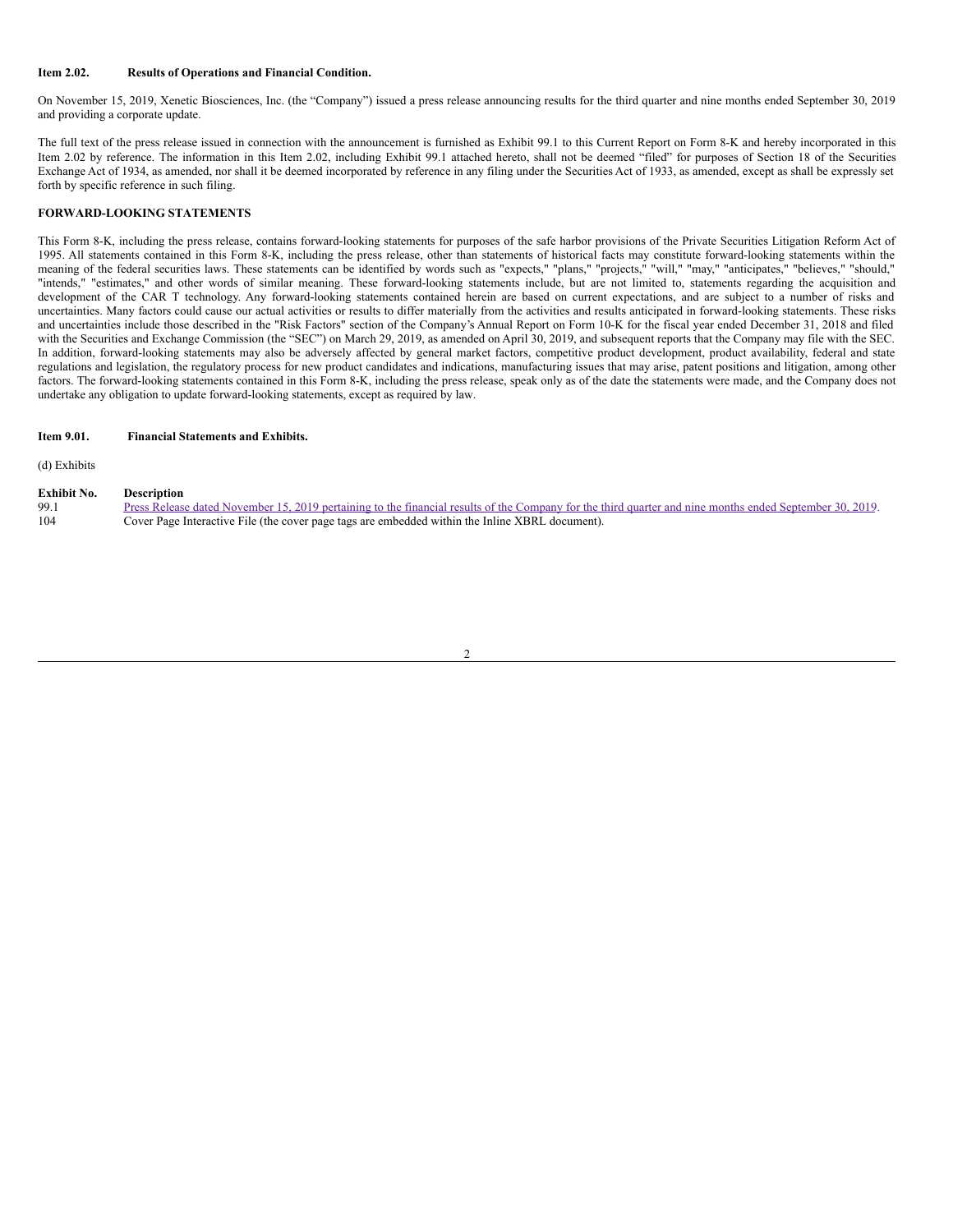## **SIGNATURES**

Pursuant to the requirements of the Securities Exchange Act of 1934, the registrant has duly caused this report to be signed on its behalf by the undersigned hereunto duly authorized.

# **XENETIC BIOSCIENCES, INC.**

Date: November 15, 2019

By: /s/ James Parslow Title: Chief Financial Officer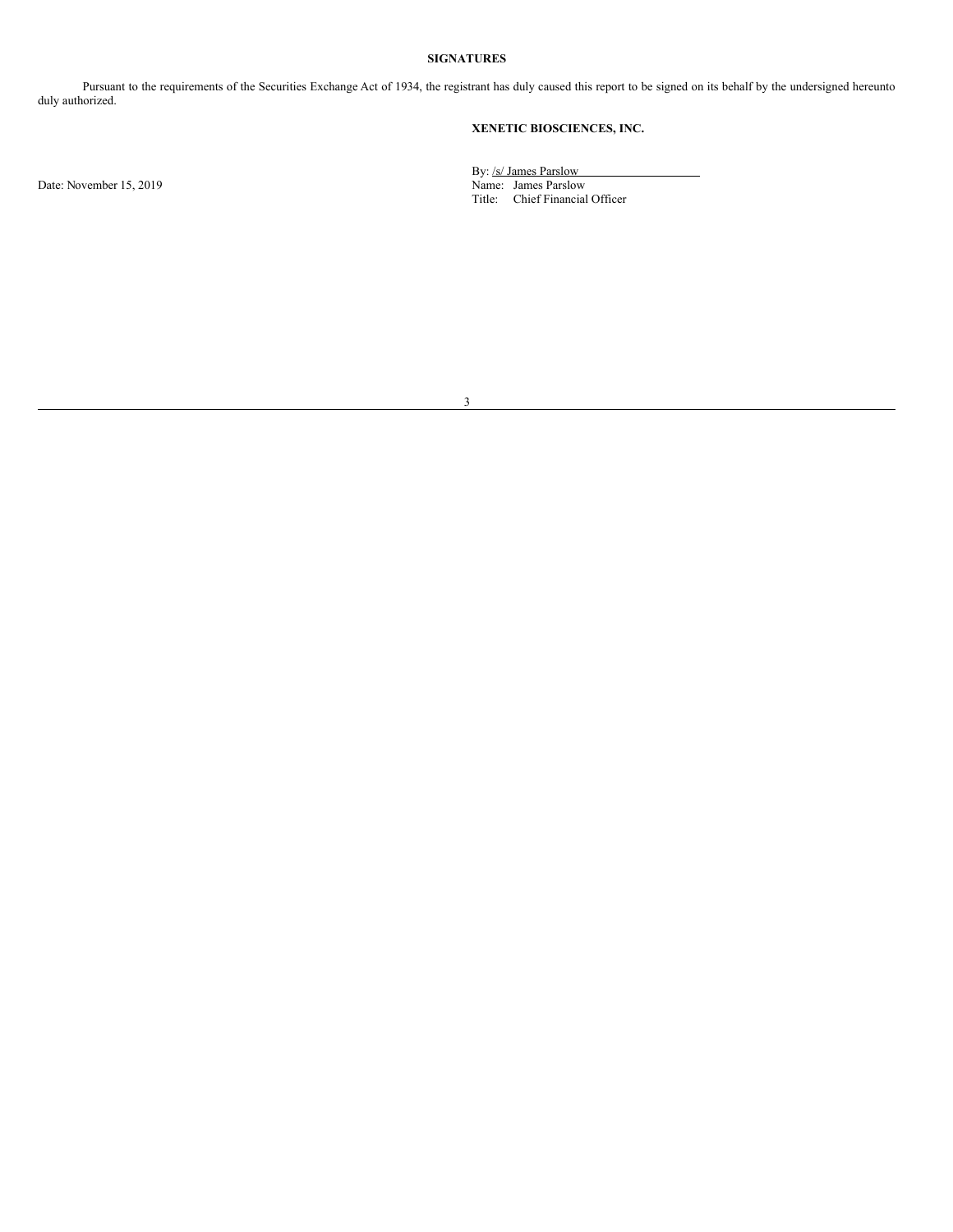<span id="page-3-0"></span>

# **Xenetic Biosciences, Inc. Reports Third Quarter 2019 Financial Results and Provides Corporate Update**

*– Company ramps up activities to execute XCART's preclinical and regulatory strategy –*

*– Cash runway expected to fund Company through preclinical advancements towards IND filing –*

**FRAMINGHAM, MA – (November 15, 2019)** – Xenetic Biosciences, Inc. (NASDAQ: XBIO) ("Xenetic" or the "Company"), a biopharmaceutical company focused on advancing XCART, a personalized chimeric antigen receptor T cell ("CAR T") platform technology engineered to target patient-specific tumor neoantigens, announced today its financial results for the quarter ended September 30, 2019 and provided a corporate update.

Jeffrey Eisenberg, Chief Executive Officer of Xenetic, commented, "The third quarter marks a pivotal moment in the evolution of Xenetic to date. Following the acquisition of our proprietary XCART platform technology, we believe we have the potential to truly advance CAR T therapy and ultimately address the significant shortcomings that exist in the treatment of many oncology indications. As we look forward to the remainder of 2019 and into 2020, we continue to build momentum and ramp up our efforts toachieve the corporate, clinical and regulatory milestones that we believe will drive significant value for our shareholders."

XCART Platform Technology Overview: Designed to develop cell-based therapeutics for the treatment of multiple tumor types of B-cell Non-Hodgkin lymphomas, an area of significant unmet need, with the potential to address an initial global market opportunity of over \$5 billion annually.<sup>1</sup>

### **Highlights:**

 $\mathcal{L}=\mathcal{L}=\mathcal{L}=\mathcal{L}=\mathcal{L}=\mathcal{L}=\mathcal{L}=\mathcal{L}=\mathcal{L}=\mathcal{L}=\mathcal{L}=\mathcal{L}=\mathcal{L}=\mathcal{L}=\mathcal{L}=\mathcal{L}=\mathcal{L}=\mathcal{L}=\mathcal{L}=\mathcal{L}=\mathcal{L}=\mathcal{L}=\mathcal{L}=\mathcal{L}=\mathcal{L}=\mathcal{L}=\mathcal{L}=\mathcal{L}=\mathcal{L}=\mathcal{L}=\mathcal{L}=\mathcal{L}=\mathcal{L}=\mathcal{L}=\mathcal{L}=\mathcal{L}=\mathcal{$ 

- Proximity-based screening platform capable of identifying CAR constructs that can target patient-specific tumor neoantigens, with a demonstrated proof of mechanism in B-cell Non-Hodgkin lymphomas.
- · Believed to have the potential to significantly enhance the safety and efficacy of cell therapy for B-cell lymphomas by generating patient- and tumor-specific CAR T cells.
- The XCART technology creates the possibility of personalized treatment of lymphomas utilizing a CAR with an antigen-binding domain that should only recognize, and only be recognized by, the unique BCR of a particular patient's B-cell lymphoma.
- · Clinical development program will continue to seek to confirm the early preclinical results, and to demonstrate a more attractive safety profile than existing therapies.
- Entered into a research agreement to begin the process of technology transfer of the XCART technology and enable advancement towards the Company's stated goal of establishing an academic collaboration for XCART development.

1 Market Reports World GLOBAL NON-HODGKIN LYMPHOMA THERAPEUTICS MARKET - SEGMENTED BY TYPE OF TREATMENT - GROWTH, TRENDS AND FORECASTS (2018 - 2023); BioPharm Insight Surveillance, Epidemiology, and End Results (SEER) 9 registries, National Cancer Institute, 2017

1